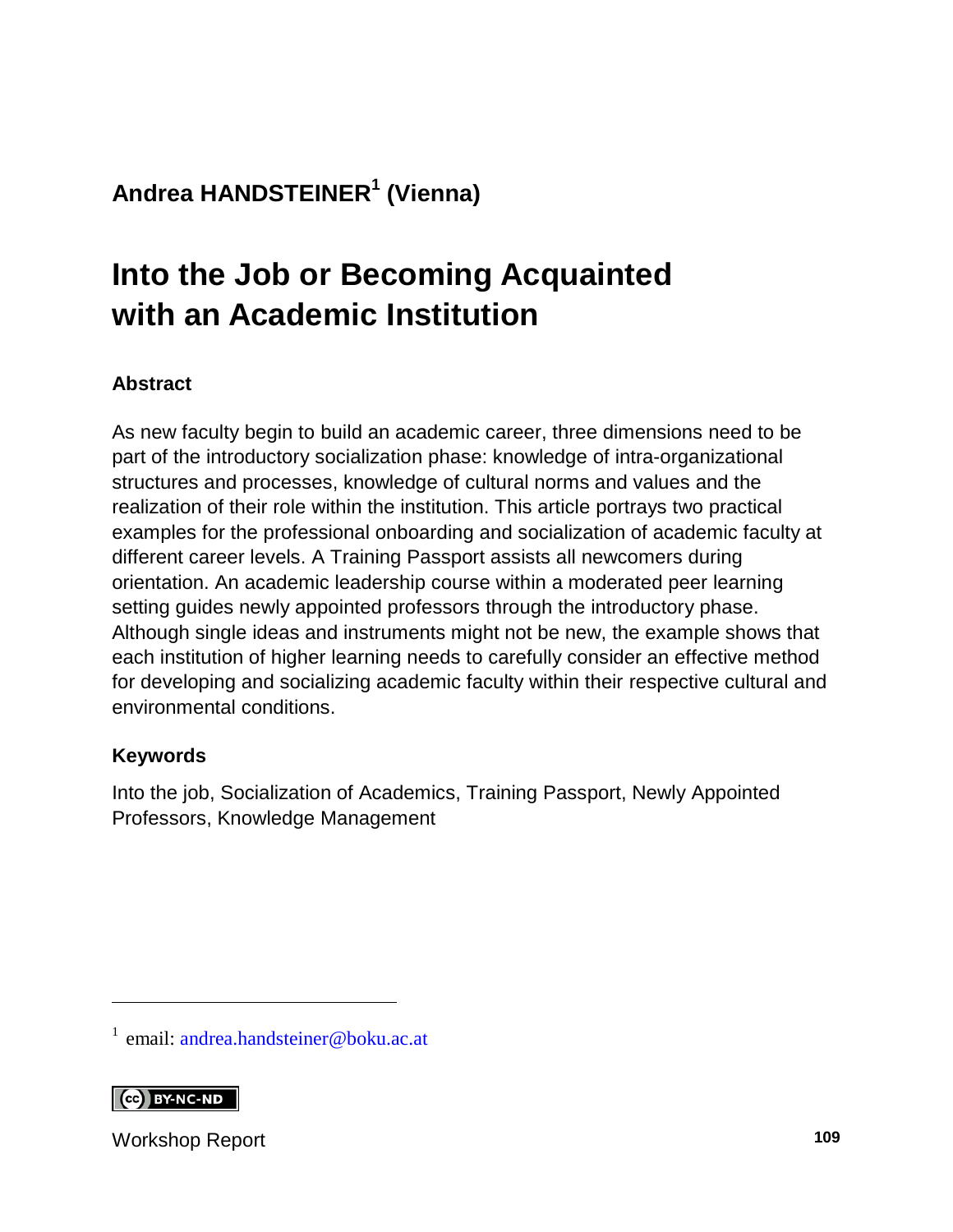## **1 Into the Job**

Both academic newcomers and experienced scientists alike are grateful for any initial support they receive when entering a new job. Young scientists need an introduction to their academic work place and their new professional role in the field of academia. Likewise, scientists at a higher career level, such as newly appointed professors, may make use of the available support network during their introductory phase. Organizational culture is complex, and newcomers commonly overcome organizational challenges by trial and error. Additionally, the first period is often characterized by loneliness and unfamiliarity (THIERNEY, 1994). In a survey, professors estimated the duration of their orientation period to be between one and two years (BECKER & PROBST, 2004). Only after this period of time do most newly appointed professors start to fully comprehend how formal and informal institutional processes work.

Faculty socialization – how faculty learn to be faculty (TIERNEY, 1994) – concerns all entries and promotions within academic institutions. In one way or another faculty become accustomed to the organization's norms. Several levels of knowledge are crucial. On the one hand, knowledge of the environment is required: how does this organization work; how do decision-making processes work; which processes are decisive; who are the most important stakeholders and potential collaborators? On the other hand, knowledge on cultural norms, the unwritten rules of social interaction and common values and attitudes is also critical. Explicit and tacit knowledge are considered equally important during the socialization process (c.f. NANAKO, 1994).

Lastly understanding one's role in their new professional field needs to be achieved. This includes reflection of one's role perception, the importance of professional symbols and common concepts on required competences. The key to success of these efforts is to reach an appropriate fit between the individual and the (new) professional environment. Possible initial mutual disharmonies should be reduced to allow for fruitful cooperation. At the same time, it is essential, especially for newcomers, to recognize where and how they can actively create a contribu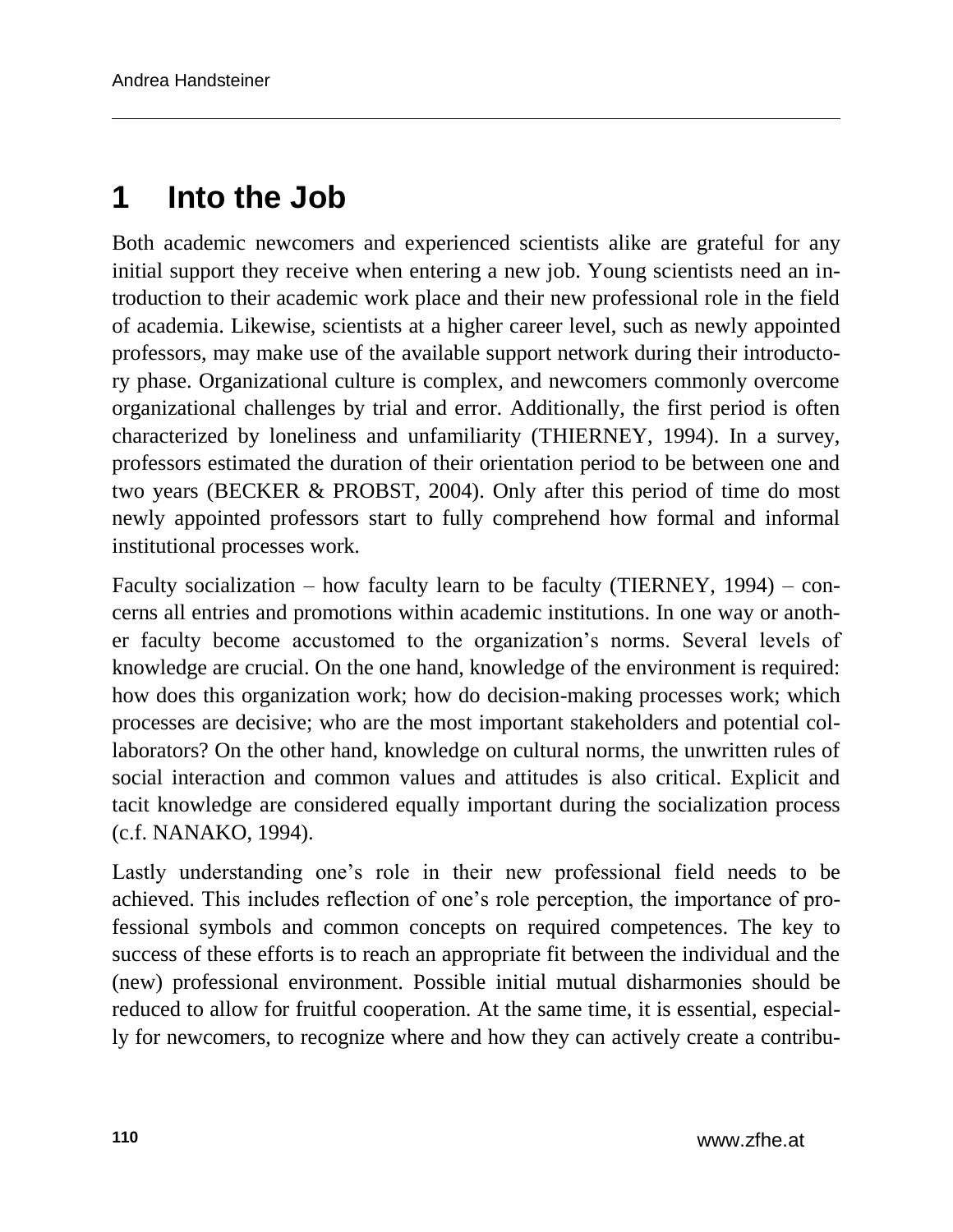tion to the further development of their professional environment. The incorporated innovations must be compatible with the respective institution and academic field.

Collective standards for the introductory phase of new faculty members facilitate their career development. Though academic development consists of many individual perspectives (AKERLIND, 2008) and levels of scientific excellence, to a certain extent it is a social construct (ZIMMERMANN, 2006). Organizational and cultural knowledge are indisputably crucial for the effectiveness of research and teaching activities. This is increasingly true in times of boundaryless career development (ARTHUR, 1994), where the academic career is no longer tied to one institution, and the world wide shift from core funding in research to project-based funding, where doctoral and postdoc positions within third party funded projects and other individual fellowships play an increasingly important role (LAUDEL, 2013). Flexible career paths include various career positions nationally, internationally, and at university and non-university institutions. As with every change, it is important to quickly adapt to new environments.

At University of Natural Resources and Life Sciences, Vienna (BOKU) centralized activities are taken in order to actively shape and support academics in their introductory phase at different career levels. The aim is to improve internal cooperation and mutual understanding and to encourage retention of academics with unlimited contracts, as well as increase the employability of academics with limited contracts.

In a global scientific community, adequate forms of personnel management at universities should be explored in a process of joint exchange and learning (PELLERT & WIDMANN, 2008). Hence BOKU's model for a Training Passport and leadership course for professors are portrayed as follows: The Training Passport supports all newcomers in better orientation and documents the lifelong academic learning process. The academic leadership course enhances the introductory phase of newly appointed professors within a moderated peer learning setting.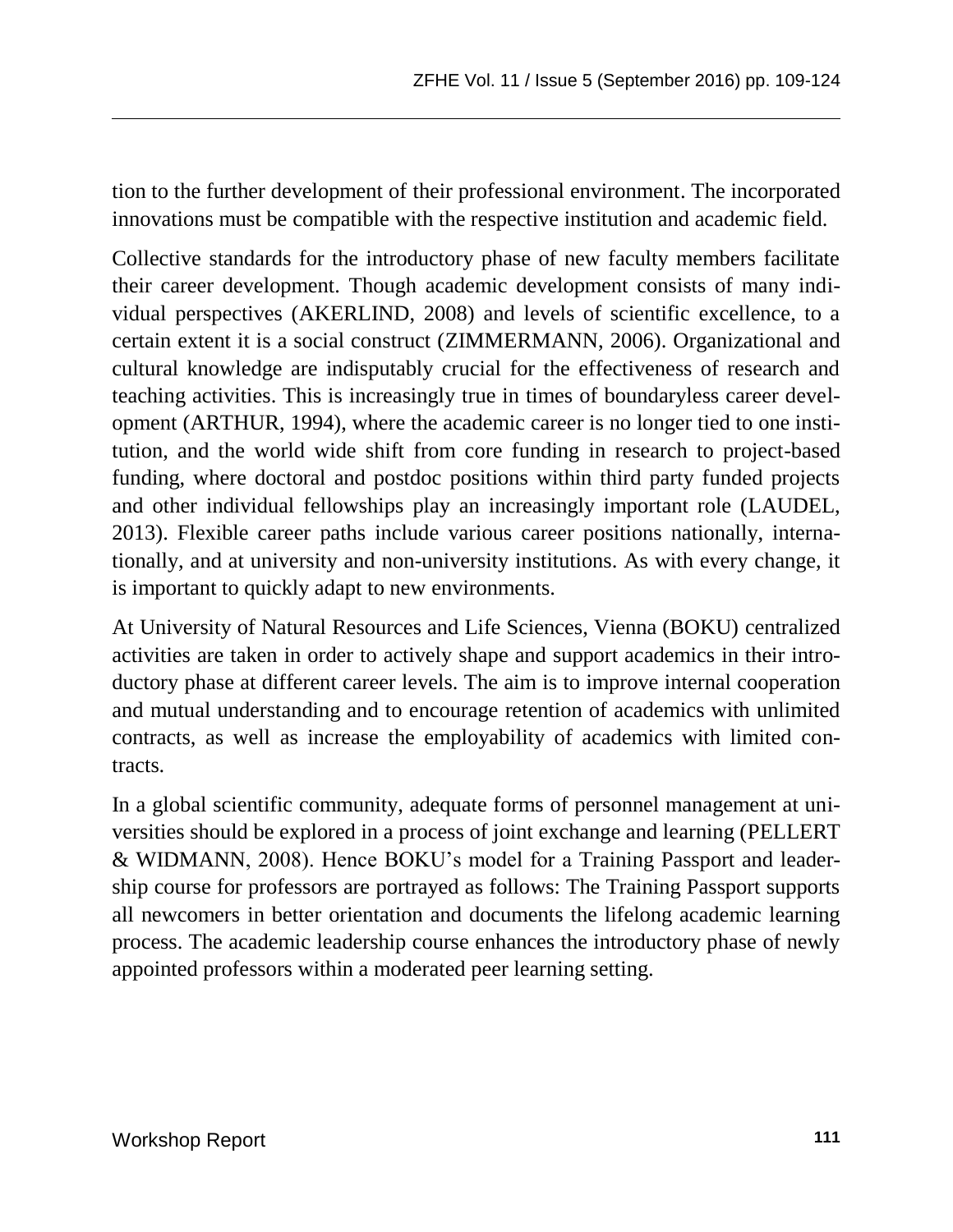# **2 Training Passport**

"It is unbelievable how much people do NOT know about the University even after many years of working here," one colleague stated at the beginning of our discussions on the introduction of a Training Passport. Indeed, it was criticized that the knowledge on guidelines and core processes in teaching and research are not evenly distributed, since onboarding is carried out individually in the immediate working environment at the respective departments or university locations.

This decentralized approach is not surprising in the environment of a loosely coupled system (WEICK, 1976) where sometimes the potential for identification and the shared activities with the scientific community in the subject are greater than with their respective university. The way to couple loose elements – in our case academic disciplines and departments – is communication (SIMON, 2007). To offer explicit space for communication and knowledge transfer may prove very useful. This is one intention of the Training Passport; to boost corporate identity.

As the idea of a Training Passport arose in 2014 a broad based working group with representatives of academic and administrative departments began to develop a concept for a Training Passport. The aim was to facilitate continuing education as well as regular internal knowledge transfer and subsequently high quality standards in teaching and processing of research projects. The working group identified fields of knowledge and content-related topics for the Training Passport and worked on possibilities of appropriate transfer and instruction. In the end, a modular concept was developed which includes the following steps:

- 1. essential guidelines and regulatory provisions are available and promoted for self-study from the beginning of the employment onwards
- 2. general knowledge of the university is presented in a centralized Welcome and Introductory Lecture twice per semester
- 3. internal processes and framework conditions in the fields of teaching and research are conducted in workshops with the related service departments at the beginning of each semester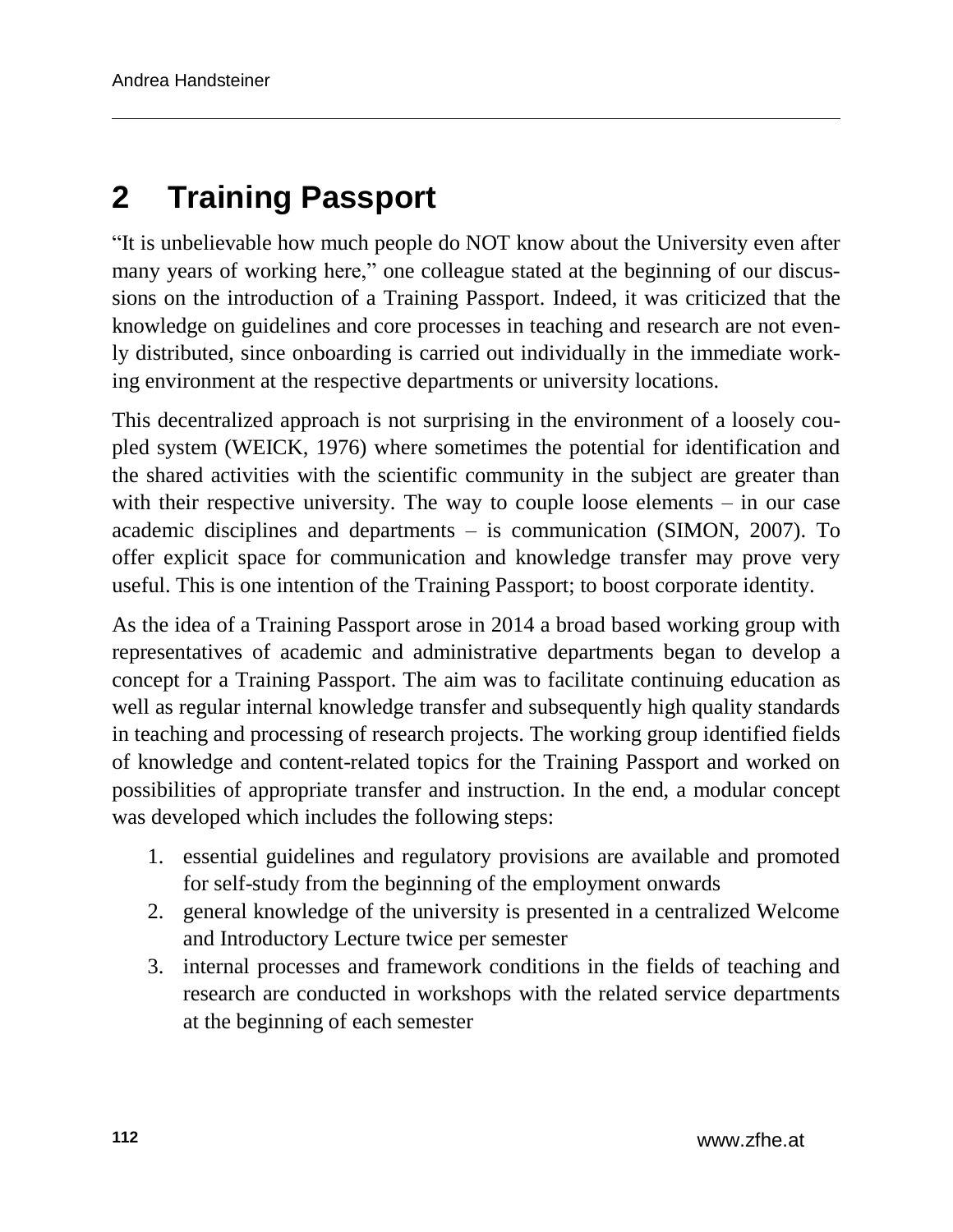4. an extensive internal further education program is offered to provide individualized further training and education opportunities in the work place.



Figure 1: Modular system of a Training Passport

In order to make the Training Passport applicable, the Center for Information Technology programmed an in-house application software. The program offers the option to register for current lectures, workshops and seminars and displays guidelines and regulatory provisions to document the self-study progress. It enables every staff member to manage their personal training passport, to retrieve the status quo anytime, to plan further educational steps in a forward-looking manner, and to print the personal training passport in form of a presentable certificate when required. The last functionality was considered highly interesting in terms of employability, as the certificate may be attached to later applications.<sup>2</sup> The individual

l

<sup>&</sup>lt;sup>2</sup> BOKU employes approximately 700 academics with project-funded and limited contracts.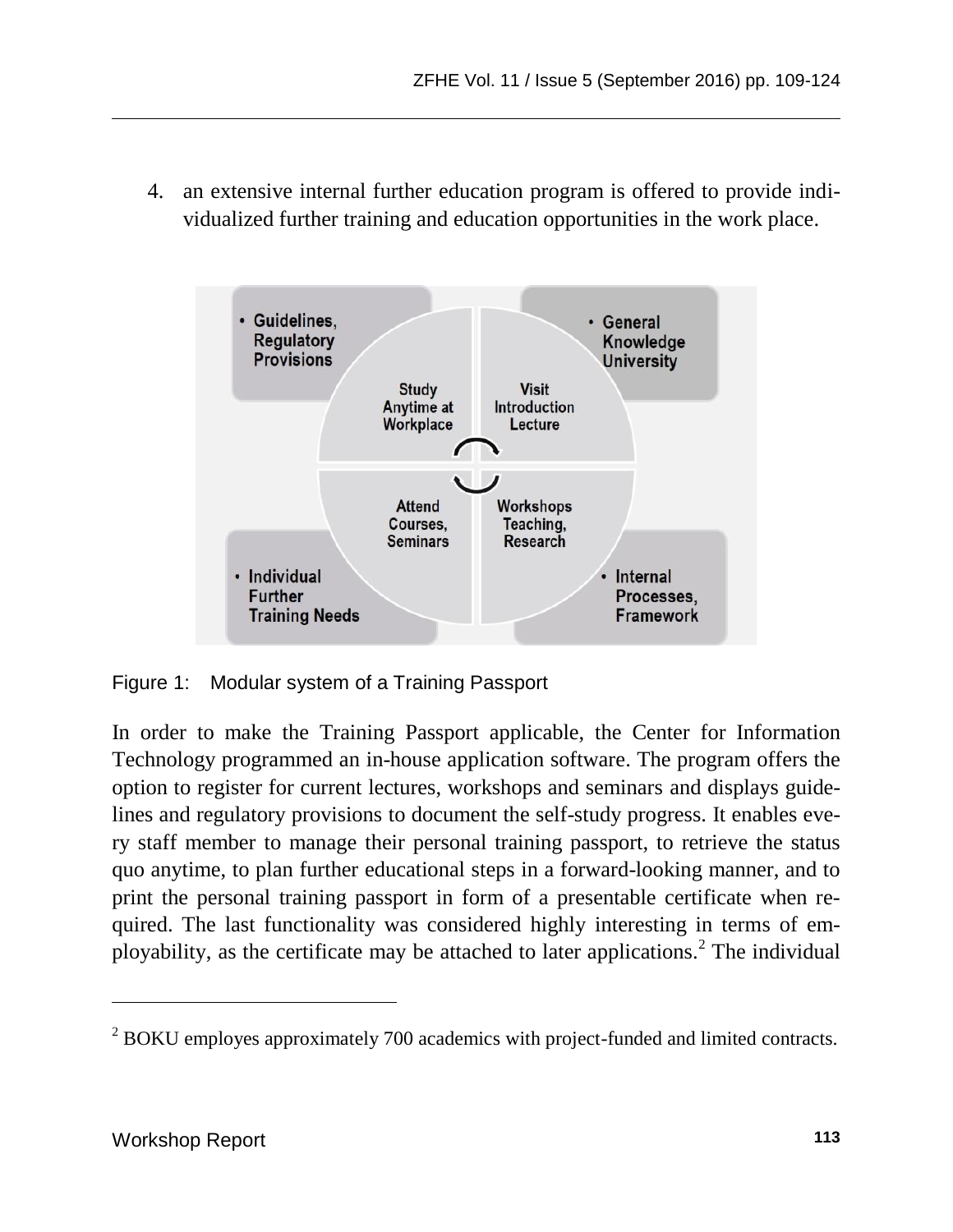Training Passport lists all professional and continued trainings. Courses attended externally may also be uploaded and listed as proof for an extended competency profile.

During implementation and creation of a need-based structure for the Training Passport, several questions and challenges had to be addressed. They were solved in the following way: like all universities, BOKU has a multitude of guidelines and regulatory provisions in its various fields. It is not feasible for new staff to work their way through all documents. Thus, we focused on three documents and placed those in first position. These three documents are of particular relevance for all staff members: House Regulations, Compliance Guidelines and General Safety Instructions. All further documents were categorized (such as "Teaching", "Research", "International Cooperation", or "University Management") to help make apparent which regulatory guidelines are applicable for one's specific field of work.

The Welcome and Introductory Lecture was structured so as to communicate general knowledge on the university and its organization that might be interesting for all different staff members regardless of their respective job profile: the university's historical development and mission statement, scientific disciplines and fields of competence in research and teaching, strategic cooperation and project partners, administration and organizational structure, legal framework and reporting obligations, media of internal communication, corporate design, and ecological and social sustainability.

It was a desire to represent the university's culture and values at the Welcome and Introductory Lecture. Thus the event is certified as a "Green Meeting"<sup>3</sup> to set an example for ecological sustainability. Amongst other things this means that BOKU's recycling and waste-management concept are highlighted, distributed

l

<sup>&</sup>lt;sup>3</sup> The Austrian Eco-Label for Green Meetings and Green Events is sponsored by the Austrian Federal Ministry of Agriculture, Forestry, Environment and Water Management. It aims to promote environmentally conscious management.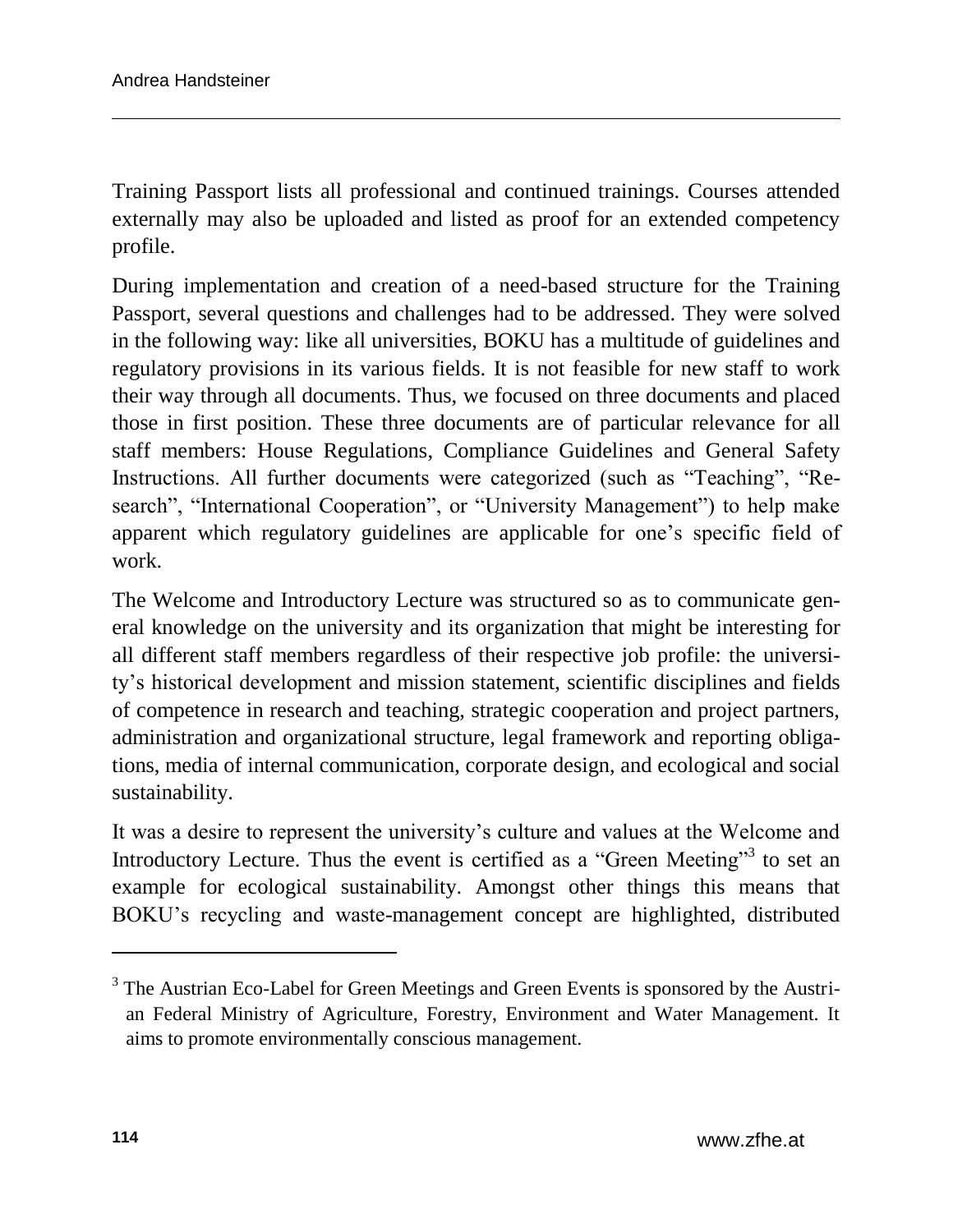print media are prepared using Fair Print and in reception disposable packaging is avoided and regional products are included. Prior to the event, participants are advised to make use of public transportation or to use their (BOKU) bicycle instead of a car. As welcome present all, new staff members receive a forest and climate protection certificate. In line with the issue of social sustainability we show our short film "Intercultural Snapshots". This BOKU-produced, humorous narrative presents pictures and scenes focusing on intercultural sensitivity, tolerance and mutual understanding.

In the area of internal processes and framework conditions regarding teaching and research, three-hour introduction workshops are conducted by internal instructors from the Center for Education and from Research Support, Innovation & Technology Transfer. The workshops provide basic know-how on study law, course and exam administration, research project registration and quality control. Further training programs are offered in different fields to provide more in-depth insights, e.g. Patent Legislation, Legal Basics for Research Promotion Contracts, University Didactics, Academic Instruction and Copyright in Teaching. These may be attended as needed.

The Training Passport addresses new and experienced staff members. A colleague with years of work experience at the university stated after attending the Welcome and Introduction Lecture: "I sort of knew most of the things mentioned here but now connections have become a lot clearer." Since implementation one year ago more than 600 colleagues attended at least one of the different passport modules. We are, step by step, coming closer to reaching the target of a steady internal knowledge transfer. The passport activities are coordinated by the Department for Personnel Development and highly promoted internally by rectorate and responsible managers.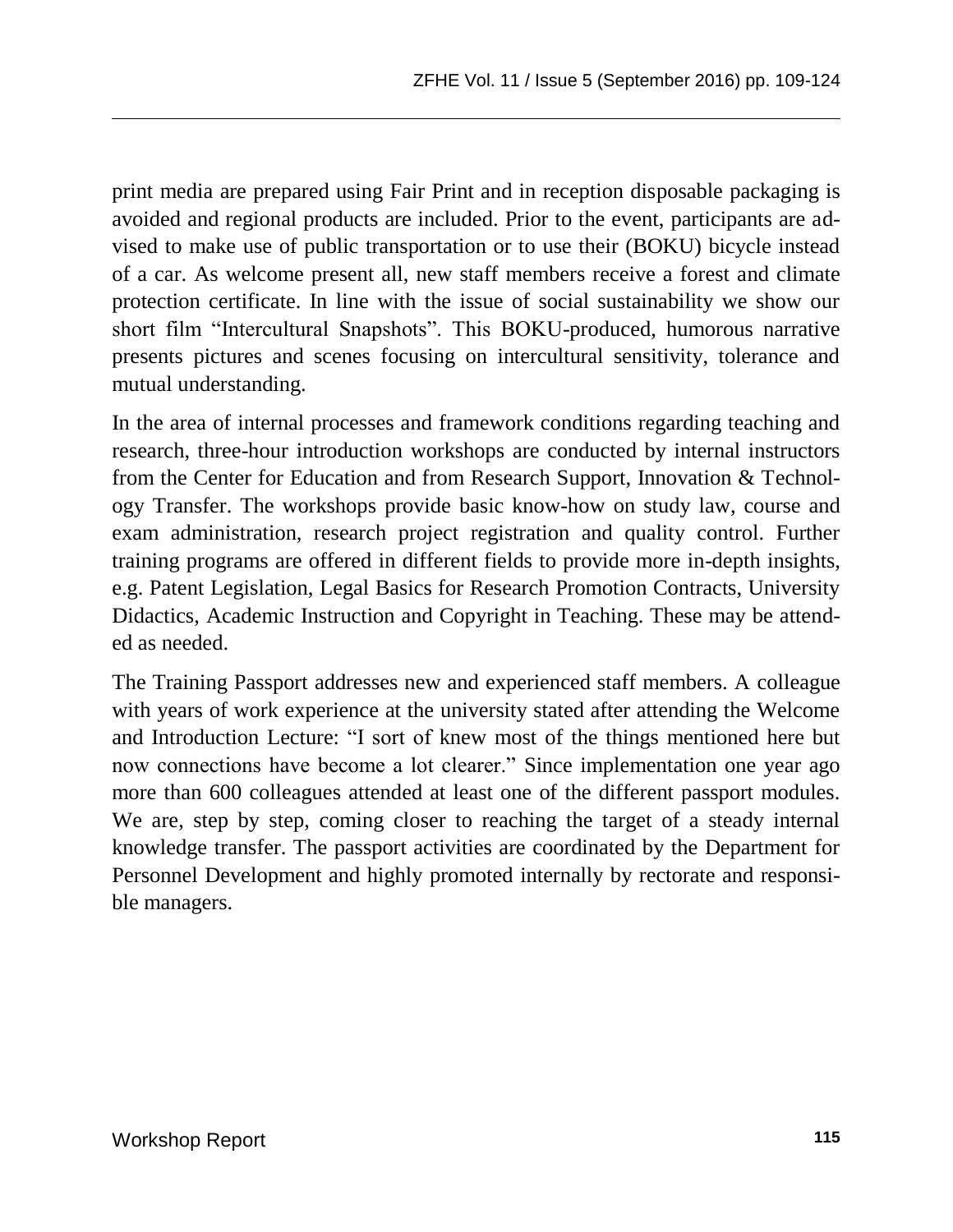# **3 Peer Learning for Professors**

### **3.1 Description of the Program**

Several years ago, BOKU faced the challenge of having a relatively high number of university professors – one third of all - retiring within just a few years. In the course of their replacement it was necessary to rethink the onboarding for newly appointed professors in terms of supporting a gentle integration and also reflecting the change of generations on a broad level. Because of the accumulation of recruits and appointments it was obvious that opportunities for a collective socialization were needed to be developed (THIERNEY, 1994).

Thus, in 2011 a five-day course for university professors was launched which since then has been attended by the majority of BOKU's university professors. The objectives of this program included faster and more effective integration into the faculty community and better orientation (decision structures, internal procedures). Leading competences required for scientific management should get a space for reflection and through early networking possibilities and a better preparation for the new role retention should be promoted. In case of professorship, retention is particularly important as every new appointment procedure costs a lot of time and effort.

In the conception phase it seemed essential to include all stakeholders for the later acceptance of the program. As for the training passport, a working group was established<sup>4</sup>, to which representatives from rectorate, senate, professors' club, staff council for scientific staff and personnel development belonged. The group discussed the cornerstones for the course and recommended the training content alignment and its framework conditions such as duration, location and timing.

l

<sup>&</sup>lt;sup>4</sup> At universities the set up of committees and working groups is crucial for a later acceptance of a decision process, even for the launch of a new extensive training offer (c.f. KÜHL, 2007)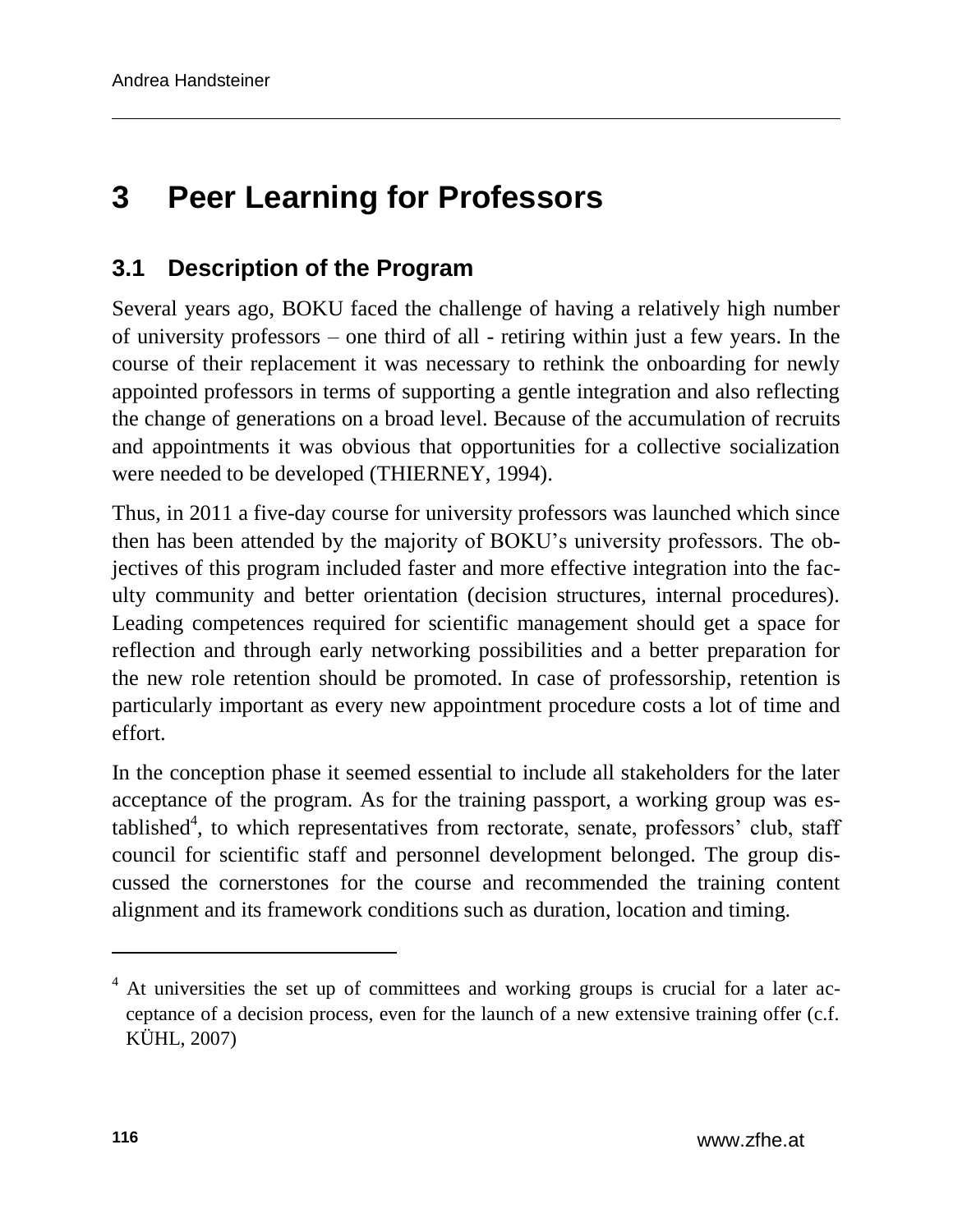Put into practice, the training program consisted of two modules. The first included the various scientific leadership roles, role dynamics, role changes and possible role conflicts. The second included classic instruments for scientific leadership. Apart from theoretical input and various exercises (such as role plays), mutual exchange and sharing of informal knowledge were highly promoted. A substantial part of the program was the opportunity to learn from peers: not only newly appointed colleagues were invited to participate but also experienced professors were actively motivated to join the program. On one hand they functioned as mentors for their new colleagues, on the other hand they could relearn their own role within the university – faculty socialization must be seen as a continuous process where even the most senior faculty must learn (THIERNEY, 1994).

A particular highlight of each training course was the fireside chat with the Rector who shared important values of leadership in academia, for instance the significance of a management style promoting respect and trust. In order to relate to the institutional culture, the location was not at a top-class hotel but a seminar building at BOKU's Forest Demonstration Center amidst a forest, surrounded by most spectacular nature. It does not provide WLAN, has only poor cellular phone connections and requires its seminar participants to show their hands-on mentality: they have to make their own beds.

### **3.2 Role Perception**

Leadership is a sensitive issue at universities. Organizational management functions do not have a top priority for academics (JANES, 2010). The fact that the management course for professors was well attended is mainly due to the high promotion and support by the rectorate and professors' club and the unique opportunity to get to know and network within the professorial peer group.

Nevertheless, participants benefited from reflecting on their own leadership roles using the Scientific Leadership Portfolio (Fig. 2). The model was developed at Chalmers University of Technology in Gothenburg, Sweden (SEWERIN, 2010), and was adapted for BOKU's needs. It describes four different fields of action re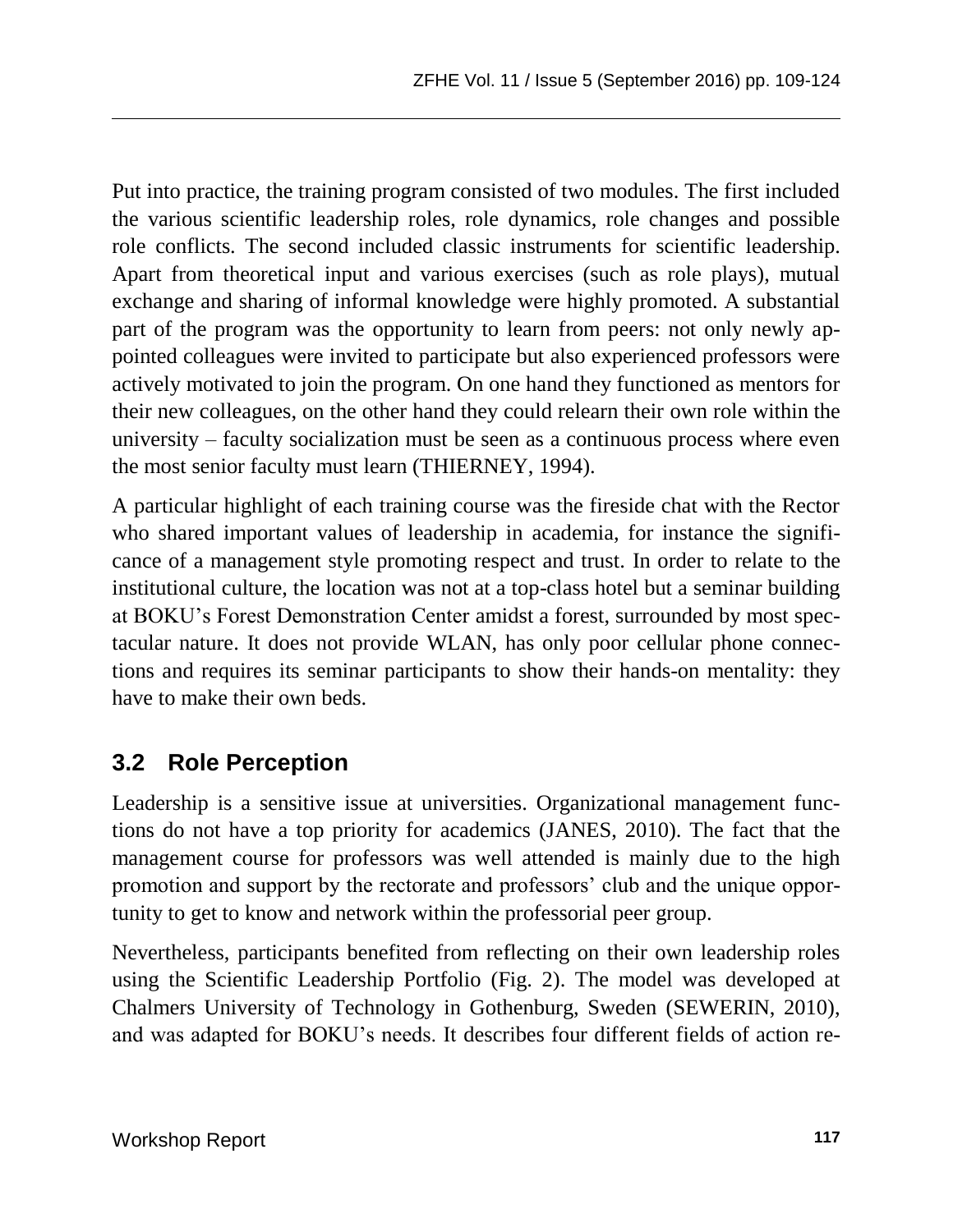lated to leadership at universities – science, education, networks and organization – and shows the challenge of scientific leadership: each field develops its particular dynamics; the variety of the different leadership roles needs to be handled professionally.

| <b>Leading Science</b>                                                              | <b>Leading Education</b>                                                                    |
|-------------------------------------------------------------------------------------|---------------------------------------------------------------------------------------------|
| Researcher, Expert                                                                  | Program Manager, Teacher                                                                    |
| "core competence"<br>reputation within scientific community<br>scientific hierarchy | responsible for study programs<br>undergraduate education<br>promotion of young researchers |
| power of expertise                                                                  | professorial authority, mentorship                                                          |
| <b>Leading Networks</b>                                                             | <b>Leading Organization</b>                                                                 |
| Head of Competence Centre<br>Project Lead                                           | Head of Department or Institute                                                             |
| demands network competence<br>often external money driven                           | "traditional" line management<br>organizational hierarchy<br>function of administration     |
| coordination, persuasive power                                                      | disciplinary power                                                                          |

#### Figure 2: Scientific Leadership Portfolio

The core competence in the Scientific Leadership Portfolio is promoting science and opening and developing research areas ("Leading Science"). For institutions with research-oriented teaching, the second field of action ("Leading Education") is of major importance as well. The field of teaching includes education and training of a constantly increasing number of students as well as the promotion of young academics. While the authority of a university teacher is one of the university's oldest leadership models, the third field of action is rather new: the increasingly transdisciplinary research environment along with the volume of national and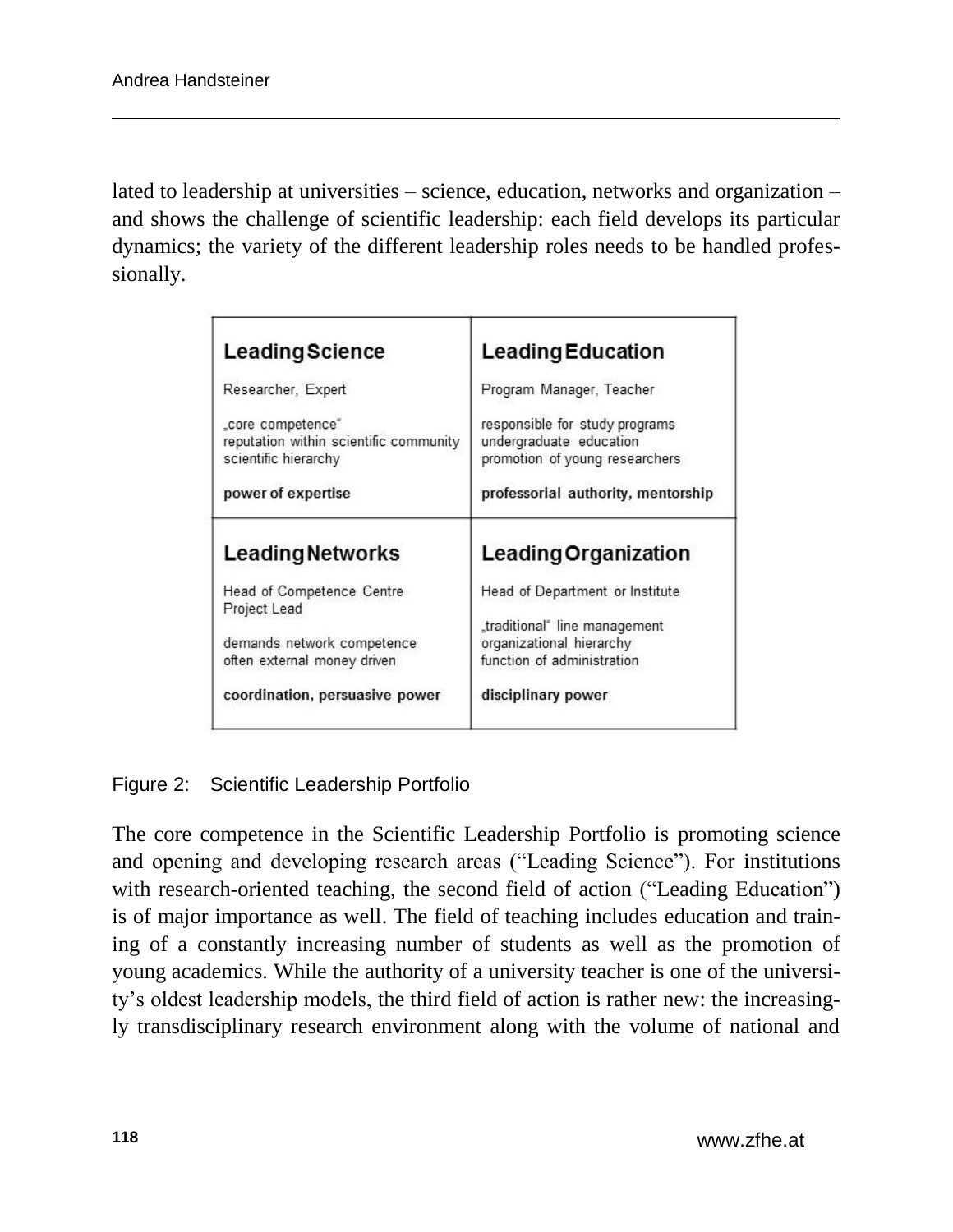international cooperation need a high amount of coordination and networking competence ("Leading Networks").

In times of autonomy among universities, the fourth and last field of action ("Leading Organization") has gained importance. It includes strategic focus, direction of employees and commercial prudence. As professors usually draw most of their professional identity from research and their reputation in the scientific community, the necessity of organizational hierarchical functions and administrative tasks are often regarded as bothersome and are thus among the most unwanted responsibilities.

The Scientific Leadership Portfolio is particularly helpful as it shows organizational management work is not in competition with scientific tasks. Instead leadership is required in all four fields and it is necessary to develop a holistic view and the competence to successfully switch between the various fields of action. The model illustrates the role variety of scientific management. Participants in the training program reflected on the requirements and conducted a personal analysis of their current level.

### **3.3 Sustainable Benefits**

The sustainable benefits of the program were evaluated using an online questionnaire. Participants who completed the training course before 2014 were asked about various categories like satisfaction with the program and learning outcomes. Results showed that the newly appointed professors could especially profit from peer learning and the informal organizational knowledge transfer. They received deeper insights in internal decisive structures and a sense for the academic leadership culture at BOKU. Experienced professors benefited in such a way that new approaches and external views were brought in through the newcomers.

The majority of respondents stated that getting to know their colleagues, creating a network and the exchange of experience were the main results of the training course. Almost all professors continued to make good use of their established networks even several years after their successful participation (Fig. 3). This network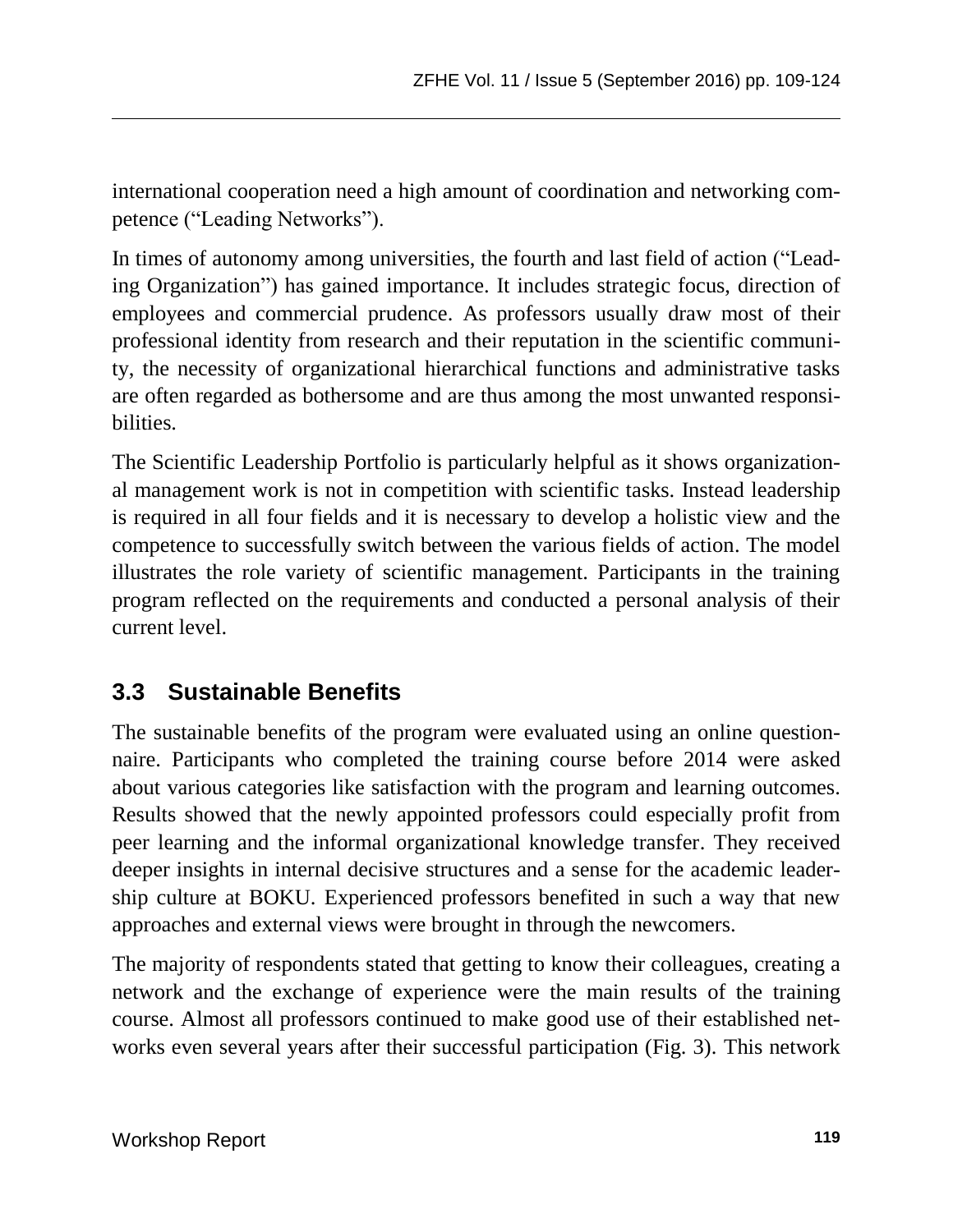helped in sharing knowledge, exchanging experiences and developing ideas for inter- and multidisciplinary scientific projects.



#### Figure 3: Evaluation of network building thanks to the training course (Source: Personnel Development, BOKU)

Many participants profited from the reflection of their (new) role. The academic leadership role brings not only new duties but also new design leeway. Professors need to create efficient communication tools and channels in their division and scientific environment. In this respect, a role play in which a critical conversation with a member of staff was conducted seemed to be among the most helpful tools.

A certain number of answers highlighted an increased understanding of the needs of staff members and colleagues as well as organizational needs. Regarding changes in the management behavior, the most important outcome was a gentle modification of the leadership attitude (being more patient, having lower expectations, maintaining own beliefs). The discussion of the Scientific Leadership Portfolio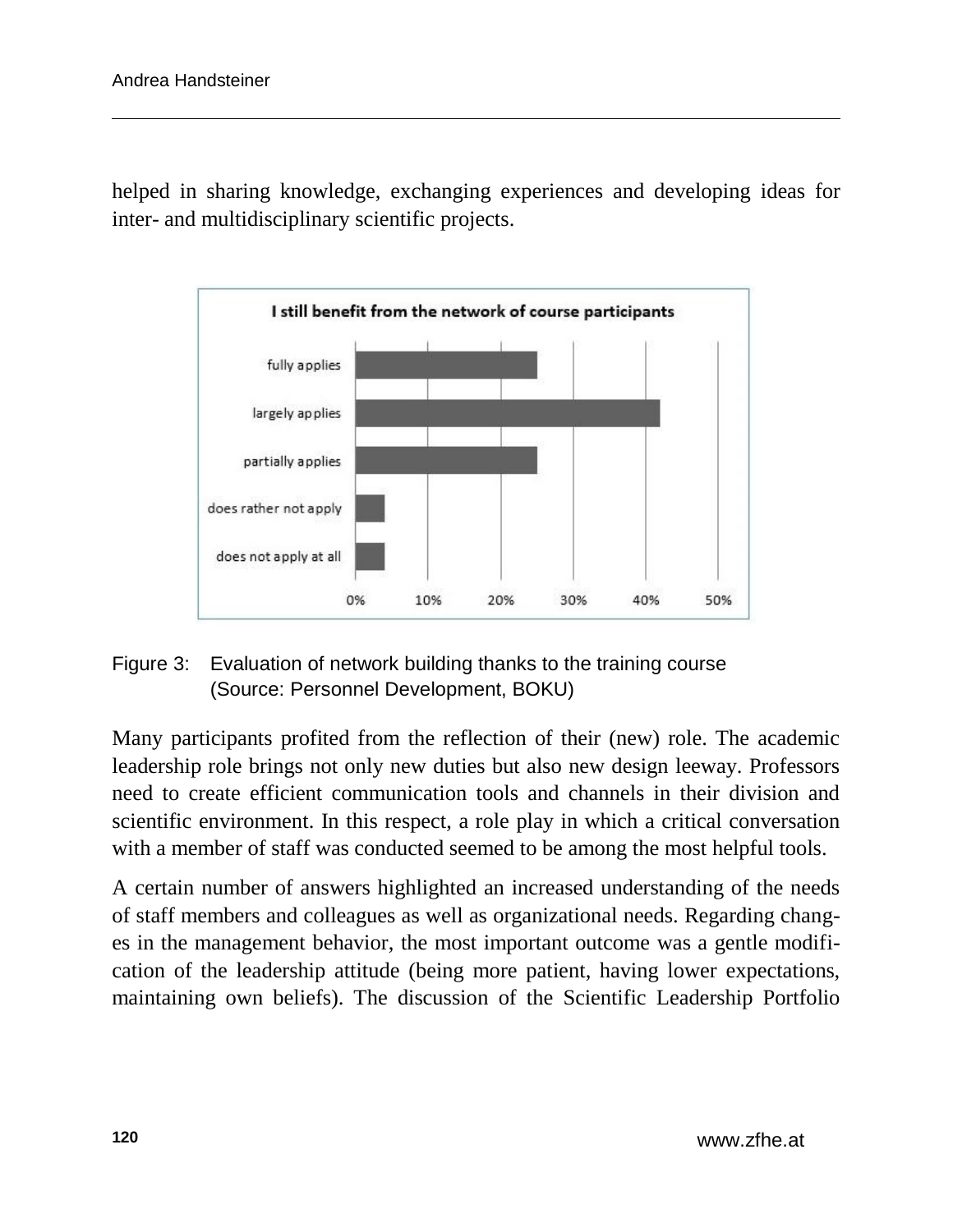enhanced the own role perception and the awareness for the role requirements ("it helped to sharpen my senses").

The initial aims of effective socialization through faster integration into faculty, better orientation for internal structures and procedures and the further development of a useful role perception were largely achieved.

## **4 Conclusion**

Professional and careful onboarding and development should not be taken for granted. In any event, it is difficult to make general suggestions that are particularly valid for academics regarding the many different career levels and scientific disciplines. It is most useful to work out tailored approaches and programs for different target groups and institutions.

For BOKU, the Training Passport is an essential milestone in order to purposefully support new staff members in their introductory phase. With some minor adaptations the Training Passport was moved from the pilot phase to a regular process one year after implementation. Equally, the training course for professors provided an effective and adequate option for newly appointed professors to gain insights into the university and to enhance faculty socialization through peer learning.

The above described set of measures focuses on transferring internal knowledge related to structures and processes as well as on cultural values and norms. The model of the Scientific Leadership Portfolio, in particular, provides a supportive opportunity to strengthen the professional role perception. All these efforts have numerous benefits. The earlier one understands informal and formal procedures, the more effective one can be regarding the own academic career and the organizational (university) output and key performance indicators. The submission of project proposals is, for instance, more successful with the referring knowledge of main procedures and guidelines. Newly appointed professors are more effective in guiding early career researchers when they are more familiar with certain decision structures.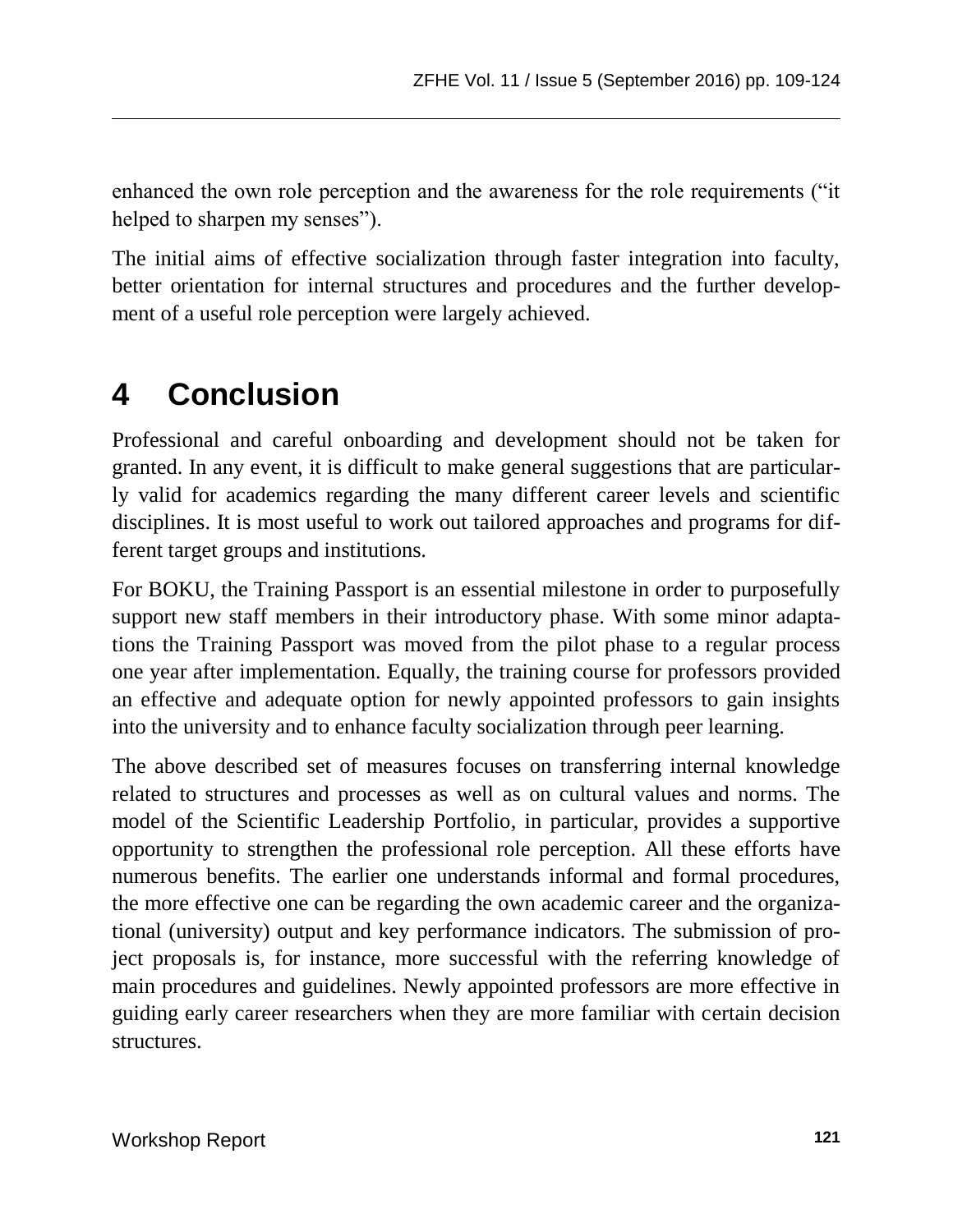In addition, professional knowledge management and a better understanding of the administrative necessities and legal frameworks promotes the cooperation between academics and service staff. Professional onboarding, thus, directly reflects back to the attitude towards collaboration and organizational culture.

## **5 References**

**Akerlind, G. S.** (2008). Growing and developing as a university researcher. *Higher Education, 55,* 241-254.

**Arthur, M. B.** (1994). The Boundaryless career: A new perspective for organizational inquiry. *Jounal of organizational Behavior, 15*, 295-306.

**Becker, F. G., & Probst, H.** (2004). Personaleinführung für Universitätsprofessoren. Eine explorative Studie zur Personalentwicklung into-thejob. In S. Laske, T. Scheytt, & C. Meister-Scheytt (Eds.), *Personalentwicklung und universitärer Wandel. Schriftenreihe zur Universitätsentwicklung, 3* (pp. 252-273). München, Mering: Rainer Hampp Verlag.

**Feixas, M., & Euler, D.** (2013). Academics as teachers: New approaches to teaching and learning and implications for professional development programmes. *International HETL Review, 2*, Article 12.

**Hubrath, M., Jantzen, F., & Mehrtens, M.** (Eds.) (2006). *Personalentwicklung in der Wissenschaft. Aktuelle Prozesse, Rahmenbedingungen und Perspektiven. Reihe Hochschulmanagement, 4*. Bielefeld: UniversitätsVerlagWebler.

**Janes, A.** (2010). Wie Sie Mitarbeiter in Expertenorganisationen führen. In C/O/N/E/C/T/A (Ed.), *[Führung leben. Praktische Beispiele –](http://www.conecta.com/wp-content/uploads/Folder_Conecta_Fuehrung_4_10.pdf) praktische Tipps – [praktische Theorie](http://www.conecta.com/wp-content/uploads/Folder_Conecta_Fuehrung_4_10.pdf)* (pp. 246-276). Heidelberg: Carl-Auer-Systeme.

**Kühl, S.** (2007). Von der Hochschulreform zum Veränderungsmanagement von Universitäten? Working Paper 1/2007. Retrieved February 25, 2016, from [http://www.uni-bielefeld.de/soz/forschung/orgsoz/Stefan\\_Kuehl/pdf/Paper1.2007-](http://www.uni-bielefeld.de/soz/forschung/orgsoz/Stefan_Kuehl/pdf/Paper1.2007-Von-der-Hochschulreform-zum-Veranderungsmanagement-von-Universitaten.pdf) [Von-der-Hochschulreform-zum-Veranderungsmanagement-von-Universitaten.pdf](http://www.uni-bielefeld.de/soz/forschung/orgsoz/Stefan_Kuehl/pdf/Paper1.2007-Von-der-Hochschulreform-zum-Veranderungsmanagement-von-Universitaten.pdf)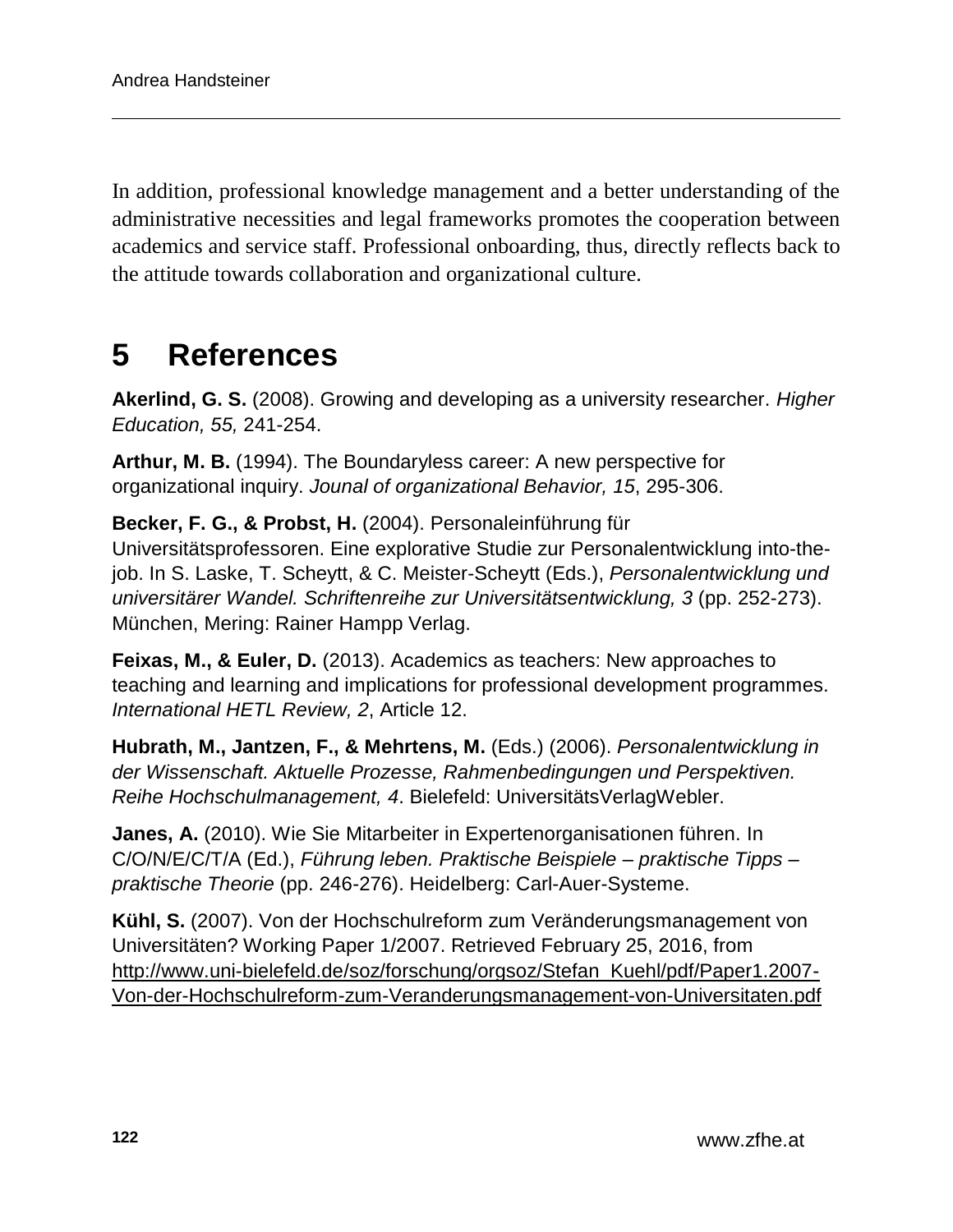**Laudel, G.** (2013). Wie beeinflussen nationale Karriere-Institutionen innovative Forschung. *Wissenschaftsforschung Jahrbuch 2012*, 109-140. Retrieved June 6, 2016, from<http://doc.utwente.nl/83338/1/Jahrbuch2012.pdf>

**Nanako, I.** (1994). A Dynamic Theory of Organizational Knowledge Creation. *Organization Science, 5*(1), 14-37.

**Pellert, A.** (1999). *Die Universität als Organisation. Die Kunst, Experten zu managen.* Wien, Köln, Graz: Böhlau.

**Pellert, A., & Widmann, A.** (2008). *Personalmanagement in Hochschule und Wissenschaft. Studienreihe für Bildung und Wissenschaft, 9*. Münster: Waxmann Verlag GmbH.

**Sewerin, T., Jonnergård, G. & Birgersson, L.** (2010). *Leadership at the University. Four different rooms with four different views.* Retrieved February 18, 2016, from [http://www.leadingeffectively.com/interdependent-leadership/wp](http://www.leadingeffectively.com/interdependent-leadership/wp-content/uploads/2012/05/Leadership-at-the-University-Sewerin-DRAFT.pdf)[content/uploads/2012/05/Leadership-at-the-University-Sewerin-DRAFT.pdf](http://www.leadingeffectively.com/interdependent-leadership/wp-content/uploads/2012/05/Leadership-at-the-University-Sewerin-DRAFT.pdf)

**Simon, F. B.** (2007). *Einführung in die systemische Organisationstheorie.* Heidelberg: Car-Auer-Systeme.

**Tierney, W. G., & Rhoads, R. A.** (1994). Enhancing promotion, tenure and beyond: Faculty socialization as a cultural process. *ASHE-ERIC Higher Education Report 6*, 1-126. Washington, DC: The George Washington University.

**Weick, K.** (1976). Educational Organizations as Loosely Coupled Systems. *Administrative Science Quarterly, 21*(1), 1-19.<http://www.jstor.org/stable/2391875>

**Willke, H.** (2004). *Einführung in das systemische Wissensmanagement.* Heidelberg: Carl-Auer.

**Zimmermann, K.** (2006). Berufungsverfahren zwischen Affiliation und Human Resources – Auf dem Weg in ein "Akademisches Personalmanagement"? *Zeitschrift für Hochschulentwicklung, 1*(2), 85-94. Retrieved May 30, 2016, from <http://www.zfhe.at/index.php/zfhe/article/view/127>